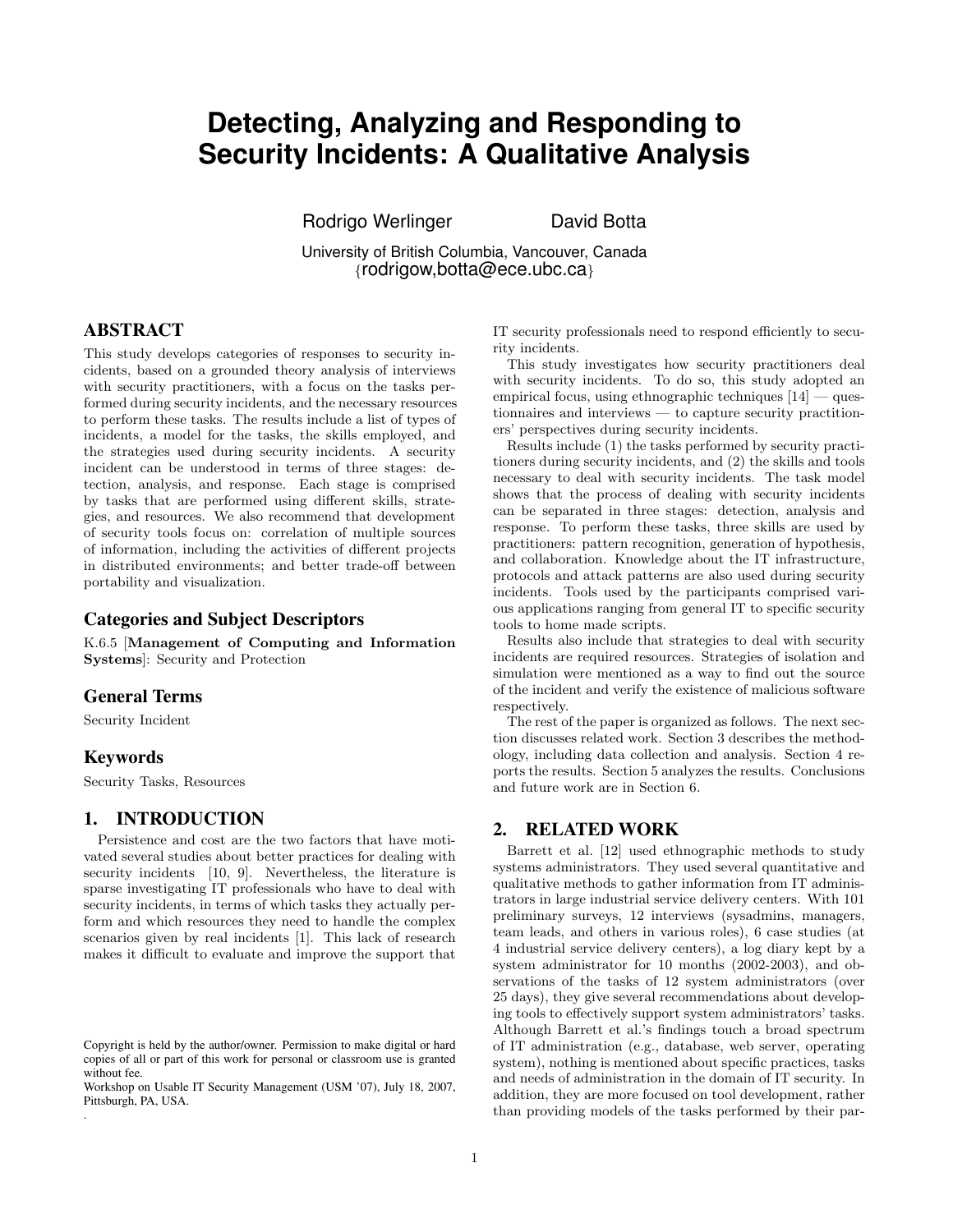ticipants.

Kandogan and Haber [\[1\]](#page-3-2) aimed at evaluating security administration tools in real environments. They spent 40 days performing an ethnographic study of security administrators from a University in USA. Based on some real situations faced by these security administrators, they give recommendations about future developments of IT security tools. Neither Barrett et al. nor Kandogan and Haber provide models of the tasks and resources related to the participants. In contrast, my paper not only aims at providing recommendations about improvements on tools and resources used by security practitioners, but also obtains a deeper understanding of the task space and complexities during security incidents.

### <span id="page-1-0"></span>3. METHODOLOGY

The approach used in this study is based on ethnographic techniques. The use of ethnography [\[14\]](#page-3-3) makes it possible to study security practitioners in the context of security incidents within their organizations. The ethnographic data were analyzed using grounded theory [\[4\]](#page-3-7).

The ethical approval for contacting participants, the recruiting process, the interviews themselves and their transcriptions, were managed in the context of the HOT Admin project [\[3\]](#page-3-8). This project's field work provided 24 questionnaires and 14 interviews of IT security professionals with responsibilities in IT security. The data were analyzed using grounded theory [\[4\]](#page-3-7). The profile of the participants and their organizations is described in the next section.

#### 3.1 Data Sources

The 14 interviews from HOT Admin field study comprised the main source of data for this study: thirteen of them mentioned IT incidents or IT security incidents (this study discarded one interview that focused on physical security). The interviews were accompanied by a questionnaire submitted by the participants, with general information about their responsibilities and technical background. All the interviewees came from British Columbia, and most of them (12) were from academic organizations.

Academic organizations have been the focus of other similar studies [\[1,](#page-3-2) [11\]](#page-3-9). The main reason for taking participants from academic organizations is they are easier to recruit than from other organizations. Recruitment is a serious issue in IT security studies, as shown in [\[13\]](#page-3-10).

#### 3.2 Data Analysis

The analysis started with selecting data that pertains to security incidents. A security incident was considered as: "any real or suspected adverse event in relation to the security of computer systems or computer networks " [\[2\]](#page-3-11). The aspects of security that were used to materialize this definition were confidentiality, integrity and availability [\[7\]](#page-3-12).

About 13 situations related to security incidents were identified. This information was coded in an iterative process, starting with open coding and continuing with axial and theoretical coding [\[4\]](#page-3-7). At this stage, two models were generated. The first one comprised the tasks that the participants performed during security incidents. The second one accounted for the tasks in terms of resources (skills, knowledge and tools) necessary to deal with these incidents.

The posterior analysis was based on further elaboration of the "memos" [\[4\]](#page-3-7) written during the coding process, which

were initially used to draft any idea, comment or interesting finding from the data.

# <span id="page-1-1"></span>4. RESULTS

### 4.1 List of Security Incidents

The open-ended interview questions did not explicitly ask about security incidents. Nevertheless, every participant talked about security incidents. Table [1](#page-2-0) lists the types of incidents mentioned by the participants. This classification takes into account the source of the incident, rather than its consequences.

The most common incidents reported were related to malicious software. Within this type of incident, our participants distinguished between specific types of malicious software (trojan, malware, worm), the quantity of compromised machines, the type of asset compromised (user's PC or internal Host), and the regularity of the event.

Incidents related to Human Resources were mentioned in terms of the violation of internal policies. These violations were related with improper use of the organization's resources. These incidents were also characterized by the sensitivity of the internal communications during their investigations.

Phishing was a type of incident mentioned by one of the two participants in the private sector. As this incident had particular characteristics different from the other incidents, it was classified in another category.

Suspected security incidents include those incidents that either were being investigated and there was no clarity about their causes, or those incidents that could materialize serious compromises in the future. In the former case, two of the participants reported situations where the source of the problem was not clear, and they had to speculate about the presence of a malicious source. One of them specified: "So we try to put a proxy in between  $-a$  very powerful Linux machine— and then it started crashing. So like I said: I don't think it's malicious, it's all firewalled away."

These incidents were interesting because the participants needed to perform more tasks and use more resources and skills to discover the source of the problem.

#### 4.2 Tasks

Table [2](#page-2-1) shows the main tasks performed by our participants during the security incidents. These tasks were grouped in three main stages: detection, analysis and response. These stages account for the temporal sequence<sup>[1](#page-1-2)</sup> since a security incident is "perceived" by the security practitioner until a concrete action to stop it is taken. In between, during the analysis, security practitioners have to perform several tasks to confirm the incident, assess its scope, and find out the source of the problem or the attack. Below, the main tasks from the detection and analysis stages are described. Secondary tasks are omitted for space reasons.

Monitor systems and networks: The objective of this kind of task was to detect incidents by either direct inspection of systems and networks, or by using SW tools that detect anomalies in the systems' behavior. This kind of task was common for all types of incidents.

Receive notifications: This kind of task was also common for all types of incidents. Some notifications came from

<span id="page-1-2"></span><sup>&</sup>lt;sup>1</sup> a detailed sequence analysis is omitted here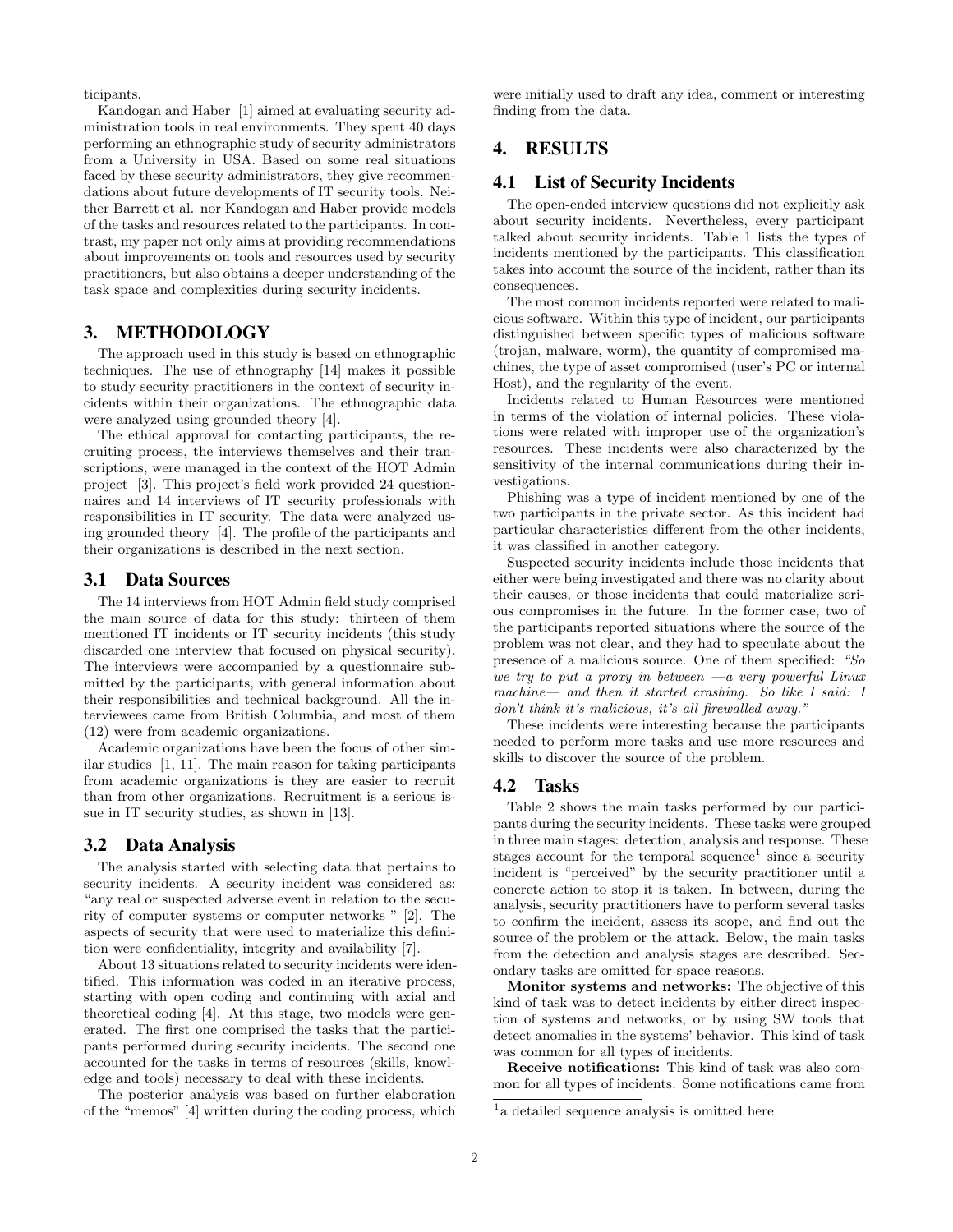| Description        | Incidents                           |
|--------------------|-------------------------------------|
| Malicious SW       | 1. Host infected with a worm        |
|                    | 2. A user's PC with Malicious Soft- |
|                    | ware                                |
|                    | 3. Large outbreak of virus          |
|                    | 4. A Host with a Trojan             |
| Human Resources    | 5. Download porn                    |
|                    | 6. Hack other systems using organi- |
|                    | zation's infrastructure             |
|                    | 7. Send threats emails from organi- |
|                    | zation's servers                    |
| Phishing           | 8. One case of phishing reported by |
|                    | a client                            |
| inci-<br>Suspected | 9. Peaks of traffic                 |
| dents              |                                     |
|                    | 10. Unreachable systems             |
|                    | 11. Devices crashing                |
|                    | 12. Network slow                    |
|                    | 13. Port scanning                   |

<span id="page-2-0"></span>Table 1: List of security incidents

<span id="page-2-1"></span>Table 2: List of tasks performed during a security incident

| Stage     | Task                                 |
|-----------|--------------------------------------|
| Detection | Monitor systems or networks          |
|           | Receive notifications                |
| Analysis  | Verification                         |
|           | Assess the incident                  |
|           | Track the source of the attack       |
|           | Collect more data to find the source |
|           | of the problem                       |
|           | Interact with other specialists      |
|           | Generate action plan                 |
|           | Evaluate legal implications          |
| Response  | Turn off ports or services           |
|           | Clean-up systems                     |
|           | Re-initialize services               |
|           | Patch or reconfigure systems         |
|           | System's restoration                 |
|           | Administrative sanctions             |

third parties external to the organizations, as the participant who dealt with the phishing attack explained "...we had a person, not even a member of any of our organizations or customers, who emailed our privacy office."

Verification: Verification of important information in the incident follows detection of the incident. The main objective of this kind of task was to confirm, often with alternate data sources and file types, that the information from the detection stage (either from notification or monitoring) was accurate and there was effectively a compromise (i.e. not a false positive). To do this, participants either checked directly with the people responsible for the suspected machine, or used log files from other systems and tools to perform their own analysis.

Assess the incident: The primary objective of this kind of task was to evaluate the incident, in terms of its magnitude and possible consequences. Usually, our participants performed this task while they were performing the verification process.

Track the source of the attack: The participants rapidly recognized some incidents as attacks. In this case, just after the notification, the participants started tracing the originator of the malicious activity. For example, in the case of the phishing, the participant used the information from the e-mail that notified about the phishing attack to find where the web page that impersonated the web page of his organization was hosted.

Collect more data to find the source of the problem: Some incidents required more data to analyze and find the source of the problem. This type of situation occurred when the data from monitoring the systems showed patterns that were (1) not recognized by our participants, and (2) were insufficient to explain the anomaly. Incidents that included this task were considered "suspected security incidents", because malicious sources could not be ruled out.

Interact with other specialists: Most of the tasks listed required that our participants interact with other specialists in some way. Sometimes this interaction was part of preestablished procedures that required contacting other specialists to perform tasks. Other times these interactions were less formal and our participants had to cooperate adhoc with other stakeholders to, for example, complete information about the incident, or to come up with specific plans of action or to investigate.

#### 4.3 Resources

#### *4.3.1 Tools*

A recurrent example of tools was the use of Shell/Perl scripts written by the same security practitioners. These scripts started looking for specific patterns of suspicious activity in firewalls and IDSs' log files. Then, they generated automatic e-mails to those responsible for handling the incidents.

There were also specialized tools to monitor virus activity. Two participants said they used McAfee EPO to get reports of quantity of viruses per machine. To analyze the packets of the network and find out the source of the attack or the problem, tools like TCPDump and Ethereal were used. In this case, a participant had to not only know how to use these tools, but also to have knowledge about filtering techniques to reduce and extract those parts of the files that were useful for the investigation.

#### *4.3.2 Skills*

Pattern recognition: Especially during the detection stage, our participants frequently performed pattern recognition. Examples are: set a predefined threshold in the number of e-mails per machine to detect suspicious activity; recognize the characteristic patterns of DOS attacks; recognize IRChat in some human-readable layers (colored blue by Ethereal) of TCPDump.

Hypothesis generation: When the cause of a problem is not clear, hypotheses about the incident may be required. To illustrate, one participant described a case of unexplained spikes of traffic in the network: "we haven't been able to trace what the spike is due to...We think that there has been a breakdown in TCP/IP connections between our router and our server."

Cooperation: Our participants had to cooperate and communicate with others for different reasons: make a more efficient investigation; execute specific actions in-situ; gather